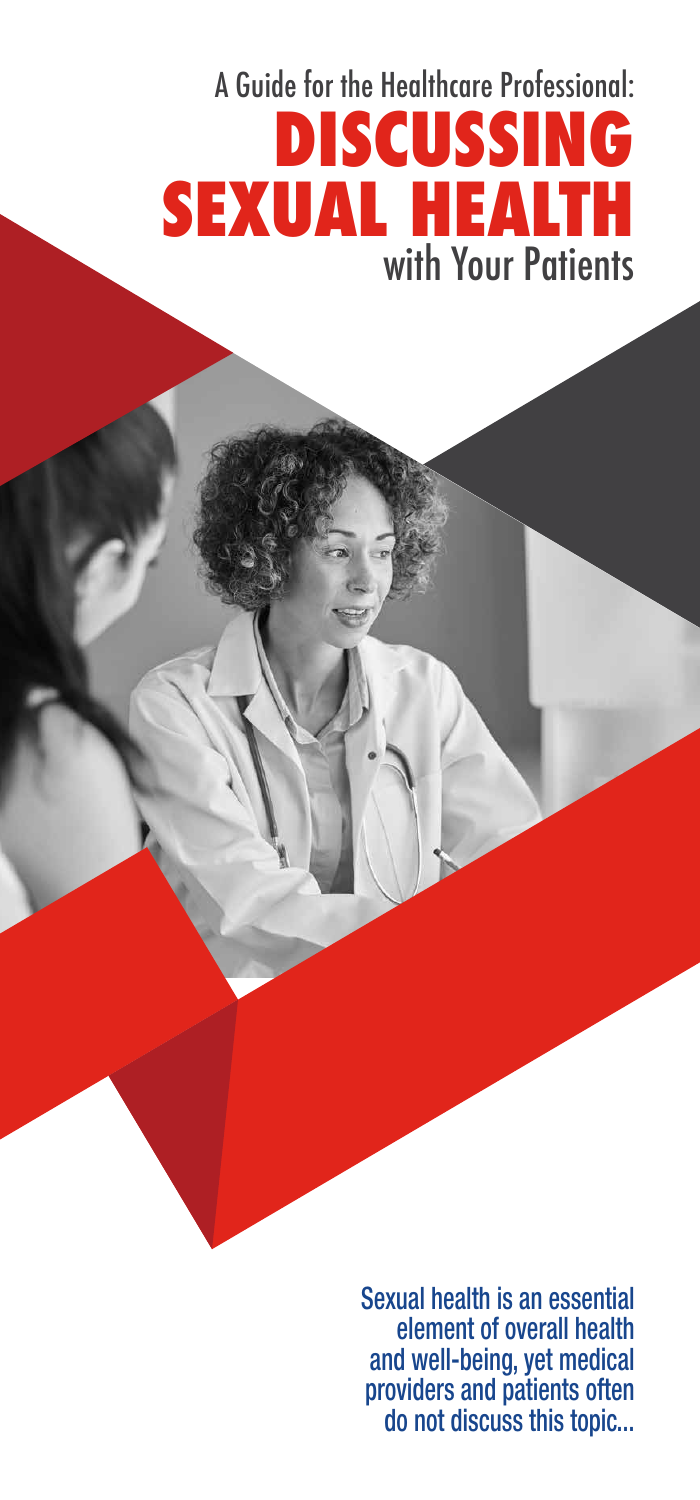### Tips for Discussing Sexual Health with Your Patient

 *the conversation. By asking all your adult and adolescent patients a few essential questions, you Many patients have sexual health questions and want your insight, but are hesitant about initiating help to remove the stigma around discussing sex and normalize these discussions.* 

#### *Refne your skills at facilitating such talks by practicing the following strategies:*

**Assess your own comfort** by discussing sex with various patient groups and identify any biases that you may have. If you are uncomfortable talking about sex and sexuality, your patient will be too.

**Make your patient feel comfortable** by establishing a rapport before asking sensitive questions.

**Use neutral and inclusive terms** such as "partner" and posing your questions in a non-judgmental manner.

 you ask, you cannot know a person's sexual orientation, **Avoid assumptions** about your patient based on age, appearance, marital status, or any other factor. Unless behaviors, or gender identity.

**Try not to react overtly, even if you feel uncomfortable** or embarrassed. Pay attention to your body language and posture.

**Rephrase your questions** or briefly explain why you are asking a question if a patient seems offended or reluctant to answer.

**Ensure that you and your patient** share an understanding of the terms being used to avoid confusion. If you are not familiar with a term your patient used, ask for an explanation.

**Ask for correct pronouns or terminology** when talking to a transgender patient. Use those pronouns and support that patient's current gender identity, even if their anatomy does not match that identity.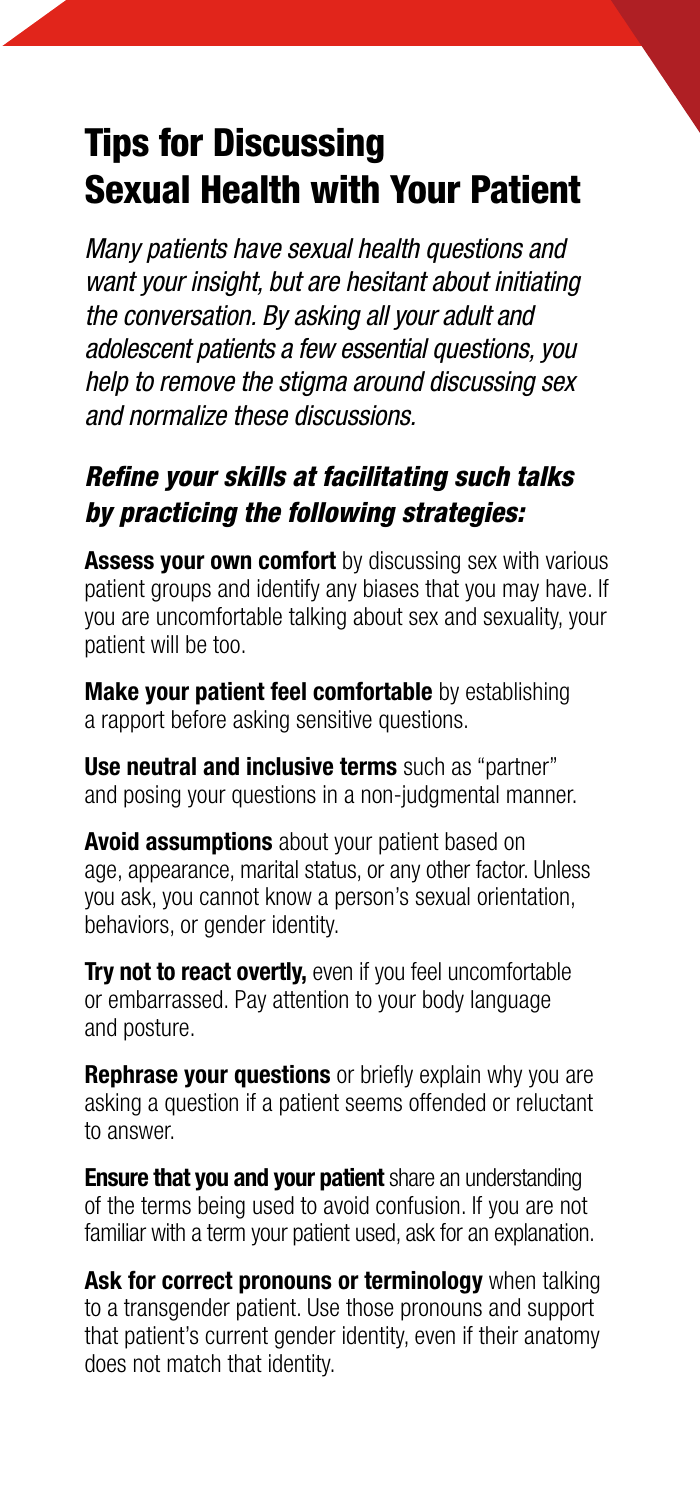### Tips for Asking Sensitive Questions

*Transition to asking sensitive questions. Let your patient know that you ask these questions of everyone. If a partner, relative, or caregiver is in the room, ask that person to step into the waiting room. He or she can be invited back after the examination.* 

*" I'm going to ask you a few questions about your sexual health. Since sexual health is very important to overall health, I ask all my patients these questions.*

 *Before I begin, do you have any questions or sexual concerns you'd like to discuss? "* 



 *\* Ask twice if patient answered "both" to the previous question, once for each gender of partner.*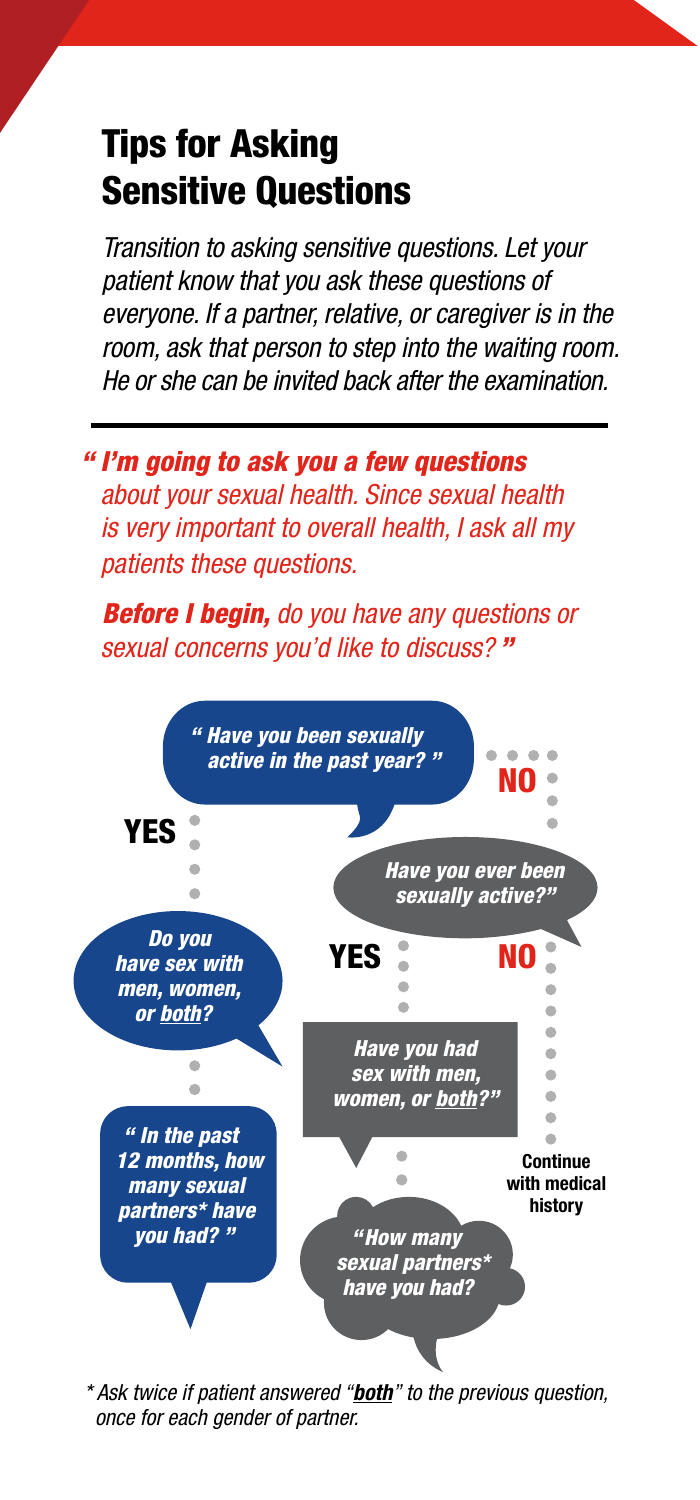## Additional Questions to Ask

*This chart contains questions that follow the Centers for Disease Control and Prevention's 5P's approach to taking a sexual history (Partners, Practices, Past history of STI, Protection, and Pregnancy Prevention/Reproductive Life Plan).* 

| Partners                      | Do you know whether your<br>partner has other sexual<br>partners?<br>$\blacksquare$ In the past 3 months, have<br>you had sex with someone you<br>didn't know or had just met?<br>■ Have you ever been coerced<br>or pressured to have sex?                                                                                                     |
|-------------------------------|-------------------------------------------------------------------------------------------------------------------------------------------------------------------------------------------------------------------------------------------------------------------------------------------------------------------------------------------------|
| <b>Practices</b>              | $\blacksquare$ In the past 3 months, what<br>kinds of sex have you had?<br>Anal? Vaginal? Oral?<br>(For men who had sex with men:<br>Ask about receptive anal sex, insertive<br>anal sex, or both.)<br>• Have you or any of your<br>partners used alcohol or<br>drugs when you had sex?<br>- Have you ever exchanged<br>sex for drugs or money? |
| <b>Past History</b><br>of STI | - Have you ever had a sexually<br>transmitted infection (disease)?<br><b>If yes:</b> Which STI? Where was the<br>infection? When did you have it?<br>Was (were) your partner(s) treated too?<br>■ Have you ever been tested<br>for HIV?<br><b>If yes:</b> How long ago was that test?<br>What was the result?                                   |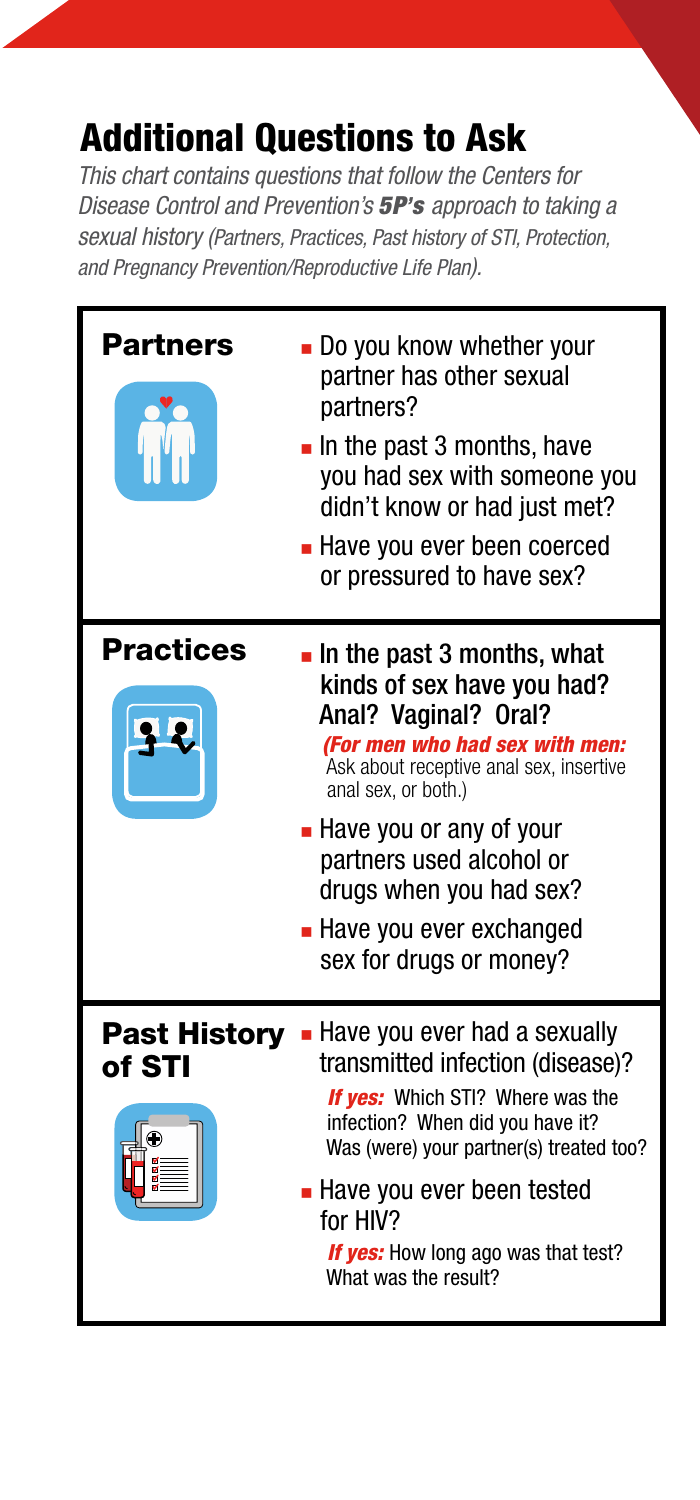| Protection                                                                 | - What do you do to protect your-<br>self from STIs, including HIV?<br>• When do you use this protection?<br>With which partners?<br>- Have you been vaccinated<br>against HPV? Hepatitis A?<br>Hepatitis B?                                                                                                                                                                                                   |
|----------------------------------------------------------------------------|----------------------------------------------------------------------------------------------------------------------------------------------------------------------------------------------------------------------------------------------------------------------------------------------------------------------------------------------------------------------------------------------------------------|
| <b>Pregnancy</b><br><b>Prevention/</b><br><b>Reproductive</b><br>Life Plan | Do you have any desire to have<br>(more) children?<br>If yes: How many children would<br>you like to have?<br>When would you like to have a child?<br>What are you and your partner doing<br>to prevent pregnancy until that time?<br><b>If no:</b> Are you doing anything to<br>prevent pregnancy?<br>(Be sure to ask to female-to-male<br>transgender patients who still<br>have female reproductive organs) |

Consider asking additional questions to better understand your patient's level of risk, determine whether you need to recommend screenings or vaccinations, and offer appropriate counseling.